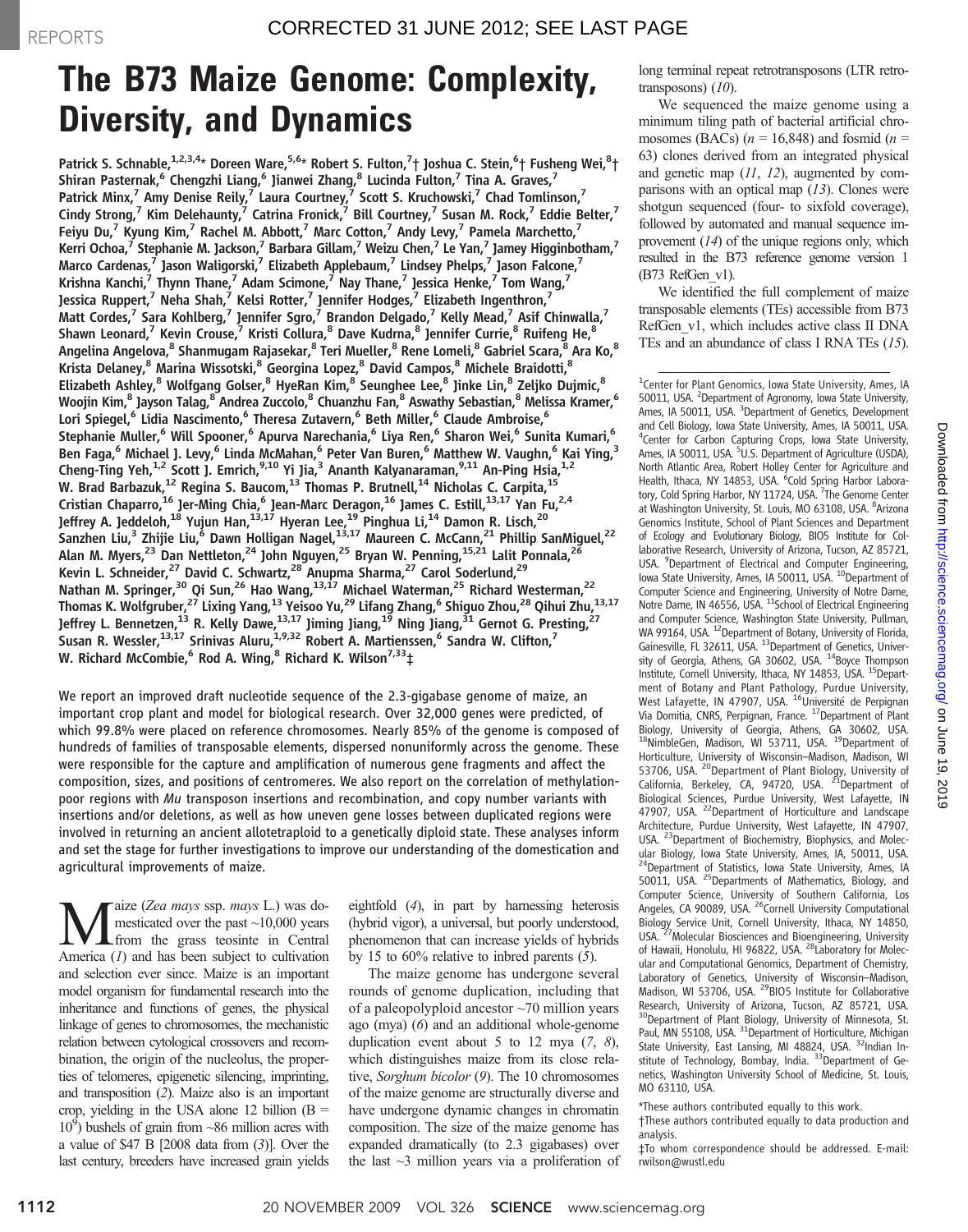Almost 85% of the B73 RefGen\_v1 consists of TEs (table S2). Indeed, the existence of TEs (16), as well as the first members of the CACTA (Spm/En), hAT (Ac), PIF/Harbinger and Mutator superfamilies, and MITE family (Tourist), were all initially discovered in maize (17). Further, both the existence and unparalleled abundance of LTR retrotransposons in plants were originally discovered in maize (18).

The B73 RefGen\_v1 contains 855 families of DNA TEs that make up 8.6% of the genome; most of these (82%) were identified in this study (table S2) (14). The most complex of these superfamilies is Mutator, with dramatic variation in element sequence and size, including 262 Pack-MULEs (Mutator-like elements that contain gene fragments) carrying fragments of 226 nuclear genes. About 40,000 nonredundant Mu insertion sites were amplified from Mu-active lines, sequenced, and mapped to B73 RefGen v1. The nonuniformly distributed Mu insertion sites colocalize with gene-rich regions of the genome that have the highest rates of meiotic recombination per megabase (Fig. 1) (19). Like Mu, most maize DNA TEs (but not the CACTA elements) were enriched in the gene-rich, recombinationally active chromosome ends (Fig. 1 and fig. S1).

Helitrons, a class of DNA elements believed to transpose by a rolling-circle mechanism (20), are present in plants, animals, and fungi, but are particularly active, variable, and abundant in maize (21). Maize contains eight families of Helitrons



Fig. 1. The maize B73 reference genome (B73 RefGen\_v1): Concentric circles show aspects of the genome. Chromosome structure (A). Reference chromosomes with physical fingerprint contigs (11) as alternating gray and white bands. Presumed centromeric positions are indicated by red bands  $(31)$ ; enlarged for emphasis. Genetic map (B). Genetic linkage across the genome, on the basis of 6363 genetically and physically mapped markers  $(14, 19)$ . Mu insertions (C). Genome mappings of nonredundant Mu insertion sites (14, 19). Methyl-filtration reads (D). Enrichment and depletion of methyl filtration. For each nonoverlapping 1-Mb window, read counts were divided by the total number of mapped reads. Repeats (E). Sequence coverage of TEs with RepeatMasker with all identified intact elements in maize. Genes (F). Density of genes in the filtered gene set across the genome, from a gene count per 1-Mb sliding window at 200-kb intervals. Sorghum synteny (G) and rice synteny (H). Syntenic blocks between maize and related cereals on the basis of 27,550 gene orthologs. Underlined blocks indicate alignment in the reverse strand. Homoeology map (I). Oriented homoeologous sites of duplicated gene blocks within maize.

with a combined copy number of  $\sim$ 20,000, which are particularly active in gene fragment acquisition (table S2). In maize, we observed that Helitrons are located predominantly within generich regions, whereas, in all previously studied plant and animal genomes, they are enriched in gene-poor regions (22, 23). LTR retrotransposons compose >75% of the B73 RefGen\_v1 and are diverse. Most of the 406 families have fewer than 10 copies. LTR retrotransposons exhibited family-specific, nonuniform distributions along chromosomes, e.g., Copia-like elements are overrepresented in gene-rich euchromatic regions, whereas Gypsy-like elements are overrepresented in gene-poor heterochromatic regions (fig. S1) (24, 25). We observed more than 180 acquisitions of nuclear gene fragments inside LTR retrotransposons (table S2).

Protein-encoding and microRNA (miRNA) (26) genes were predicted from assembled or improved BAC contigs by a combination of evidence-based (27) and ab initio approaches, projected to B73 RefGen\_v1, and subsequently filtered to a set of 32,540 protein-encoding and 150 miRNA genes (14) (fig. S2). Exon sizes of maize genes were similar to that of their orthologous genes in rice and sorghum, but maize genes contained more large introns because of insertion of repetitive elements (11, 28) (figs. S3 and S4 and tables S5 and S6). A comparative analysis with rice, sorghum, and Arabidopsis revealed similar numbers of gene families (14) (Fig. 2), of which a core set of 8494 families is shared among all four species, and of the 11,892 maize families, all but 465 are conserved with at least one other species. Species- and lineagespecific families point out potential inconsistencies between annotation projects, but also reflect genuine biological differences in gene inventories.

Because of the stringent criteria used for including genes in the filtered gene set  $(14)$ , we expected to miss some genes. About 95% of a collection of 63,851 full-length maize cDNAs (fl-cDNAs) (29, 30) mapped to B73 RefGen\_v1. On the basis of the ratio of flcDNA to supported genes in the filtered set, we estimated that this set accounts for at least 85% of all genes in the B73 RefGen\_v1 (14).



Fig. 2. Venn diagram showing unique and shared gene families between and among the three sequenced grasses (maize, rice, and sorghum) and the dicot, Arabidopsis.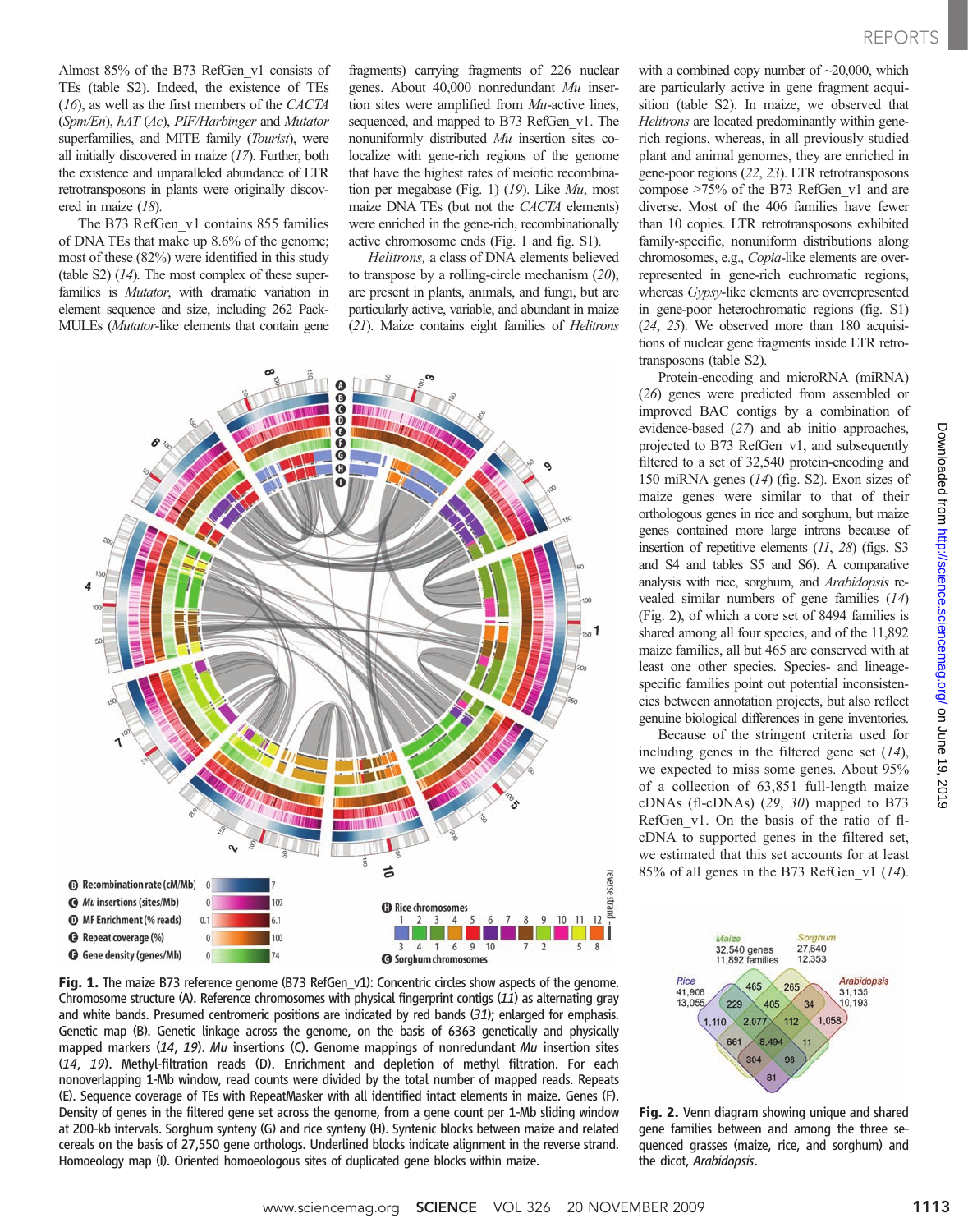## REPORTS

The maximum rate of false-positive gene annotations was estimated by aligning  $\sim$ 112 million RNA-seq (transcriptome sequencing) reads from various tissues to the filtered gene set  $(14)$  (figs. S10 and S11). These experiments provided evidence for the transcription of  $\sim$ 91% of the genes in the filtered gene set (29,541 out of 32,540). Manual annotation of 200 randomly chosen genes from the filtered gene set indicated that only two are likely to be TE-derived. Additional manual annotation of smaller sets of selected genetically well-characterized genes (tables S8 to S10) indicated that the vast majority of genes and proteins predicted in the filtered gene set are mostly correct.

Maize centromeres were found to contain variable amounts of the tandem CentC satellite repeat and centromeric retrotransposon elements of maize (CRMs). On the basis of comparisons to B73 whole-genome shotgun data, we initially identified about half of the genome's CentC content (table S13). We captured additional CentC sequence by draft sequencing 101 centromeric repeat–containing BACs and anchoring them to the genetic and physical maps, thereby localizing all of the centromeres (31). We delineated the functional centromeres on the basis of their centromere-specific histone H3 (CENH3) (32) by using chromatin immunoprecipitation (ChIP) with an antibody against CENH3, followed by pyrosequencing. The centromere regions delineated in this way, although mostly incomplete, correlated with a high density of CentC and CRM1/CRM2/CRM3 repeats, but a number of these repeats also occurred outside of the functional centromeres (fig. S12). The CRM2 subfamily appears to be the centromeric repeat most closely associated with CENH3 in maize, as it is more enriched in the CENH3 chromatin fraction than CentC, CRM1, or CRM3 (table S13).

We traversed two centromeres (2 and 5) in their entirety and determined that they differ in size and CENH3 density (31). Because CRM elements have generated recombinants with distinct periods of activity (33, 34), we were able to demonstrate that the regional centromeres of maize are dynamic loci and that the CENH3 domain shifts over time (31).

To protect genome integrity, TEs are usually transcriptionally silenced (35) in part via the RNA-directed DNA methylation (RdDM) pathway, which requires an RNA-dependent RNA polymerase 2 (RDR2). When the maize homolog of RDR2 (36) is mutated, it alters the accumulation of transcripts from many characterized transposons, but unexpectedly, some TEs are down-regulated by loss of RDR2 function (37). In most plant genomes, genes are less densely methylated than heterochromatic TEs and other repeats. Consequently,  $\sim$ 2× coverage of the maize genome by methylation-filtered (MF) reads includes portions of  $\sim 95\%$  of maize genes (38). Mapping MF reads (39) of maize and sorghum onto their respective genomes revealed speciesspecific distributions of heterochromatic DNA

methylation along the reference chromosomes (fig. S13, A and B). It is noteworthy that, in the sorghum genome, hypomethylated genes are largely excluded from the pericentromeric regions, whereas they are dispersed more widely in maize. Visual comparisons between sorghum and maize (14) revealed high levels of coalignment, including centromeres where centromeric repeats are undermethylated relative to the surrounding heterochromatin (39, 40) (fig. S13C). Thus, the B73 RefGen\_v1 yields evidence that heavily methylated regions are more condensed during interphase.

Anchoring the B73 RefGen\_v1 to a newly developed genetic map (19) revealed that rates of meiotic recombination per megabase are highest at the ends of the reference chromosomes and very low in the middle half of each chromosome surrounding the centromeres (Fig. 1) (19, 41). Although recombination occurs preferentially in genes (2) and gene density shows a similar distribution (Fig. 1), gene density does not fully explain the nonrandom distribution of recombination events, because a pronounced nonuniform distribution is still observed even when gene density is taken into consideration (19). Instead, epigenetic marks, including hypomethylation and histone modifications, are implicated in guiding both Mu insertion and meiotic recombination (19). Epigenetic processes have also been invoked to explain the observation that genomic imprinting contributes to the expression of thousands of genes in maize hybrids (42).

Maize exhibits extremely high levels of both phenotypic and genetic diversity. This genomic diversity was explored with both resequencing (41) and array-based comparative genomic hybridization between the B73 and Mo17 inbred lines (43). This revealed extensive structural variation, including hundreds of copy number variants (CNVs) and thousands of present-absent variants (PAVs). Many of the PAVs, including an  $\sim$ 2-Mb region on chromosome 6, contain intact, expressed single-copy genes that are present in one inbred genome but absent from the other. These haplotype-specific sequences may contribute to heterosis and the substantial degree of phenotypic variation among maize inbreds (43).

After a whole-genome duplication, the return to a genetically diploid state was associated with numerous chromosomal breakages and fusions, as shown by alignment to the genomes of sorghum and the more distantly related rice (Fig. 1 and fig. S14) (12). In contrast, sorghum has experienced relatively few interchromosomal rearrangements since its lineage split with rice (8); therefore, its chromosomal configuration closely resembles the ancestral state of maize's two subgenomes (12). Cosynteny of maize genes to common reference genes in rice or sorghum defined maize's duplicate regions (fig. S15). Although syntenic blocks cover 1832 Mb (~89% of the genome), individual gene losses were common and resulted in retention of only ~8110 genes as duplicate homoeologs (~25% of total

genes; ~30% having orthologs in rice and/or sorghum). On the basis of an analysis of GO (gene ontology) terms (14, 44) (table S15), retention of genes as duplicates is not random, e.g., retained duplicates are significantly enriched for transcription factors  $(>1.5\text{-fold}; P \text{ value} =$  $7.6 \times 10^{-22}$ ) (table S15), as is also the case in rice (44) and Arabidopsis (45). An example of biased retention is the CesA family, in which all 10 ancestral sites were retained as duplicates (fig. S16) (46). Using the sorghum genome to project extant maize regions to ancestral chromosomes (14) revealed a strong bias for gene loss (fractionation) between sister regions (table S16 and fig. S17). Fractionation bias has been observed in other plant lineages and species (47–50).

Sites containing proximately duplicated paralogs tend to exist as single copies, or not at all, at corresponding homoeologous positions (table S18). Of the 1454 proximately duplicated paralogs identified (making up 3614 genes), only 126 ( $\sim$ 9%) could be found at homoeologous positions (14). Of the remainder, 279 (19%) had a single paralog at the corresponding homoeologous site, and 1049 (72%) had no homoeologs.

Nearly identical paralogs (NIPs) are genes with pairwise alignments of ≥500 bp, ≥98% identity, and  $\geq$ 95% coverage with other genes (51). Of maize-filtered genes, 2.5% (828 out of 32,540) were NIPs from 386 families, most of which have only two members ( $n = 349$ ); the largest has nine members. Almost half (46%) of the NIP pairs had both members physically linked within 200 kb of each other, whereas in most of the remaining cases, the two members were distant from each other or on different chromosomes (fig. S18).

Just as cytogenetic and genetic maps (52) revolutionized research and crop improvement over the last century, the B73 maize reference sequence promises to advance basic research and to facilitate efforts to meet the world's growing needs for food, feed, energy, and industrial feed stocks in an era of global climate change. Findings derived from this genome sequence briefly summarized here are described in more detail in a series of companion papers (11, 13, 19, 22, 24–26, 30, 31, 37, 41–43, 46). Annotation data and browser are available at www. maizegenome.org.

#### References and Notes

- 1. J. F. Doebley, B. S. Gaut, B. D. Smith, Cell 127, 1309 (2006).
- 2. J. L. Bennetzen, S. Hake, Handbook of Maize: Genetics and Genomics (Springer, New York, 2009).
- 3. C. P. National Corn Growers Association, Table showing corn harvested, yield, production, mya price, and value, 1991–2008; http://ncga.com/corn-production-trends.
- 4. A. F. Troyer, Crop Sci. 46, 528 (2006).
- 5. D. N. Duvick, Science 286, 418 (1999).
- 6. A. H. Paterson, J. E. Bowers, B. A. Chapman, Proc. Natl. Acad. Sci. U.S.A. 101, 9903 (2004).
- 7. G. Blanc, K. H. Wolfe, Plant Cell 16, 1667 (2004).
- 8. Z. Swigonova et al., Genome Res. 14, 1916 (2004).
- 9. A. H. Paterson et al., Nature 457, 551 (2009).
- 10. P. SanMiguel, B. S. Gaut, A. Tikhonov, Y. Nakajima,
	- J. L. Bennetzen, Nat. Genet. 20, 43 (1998).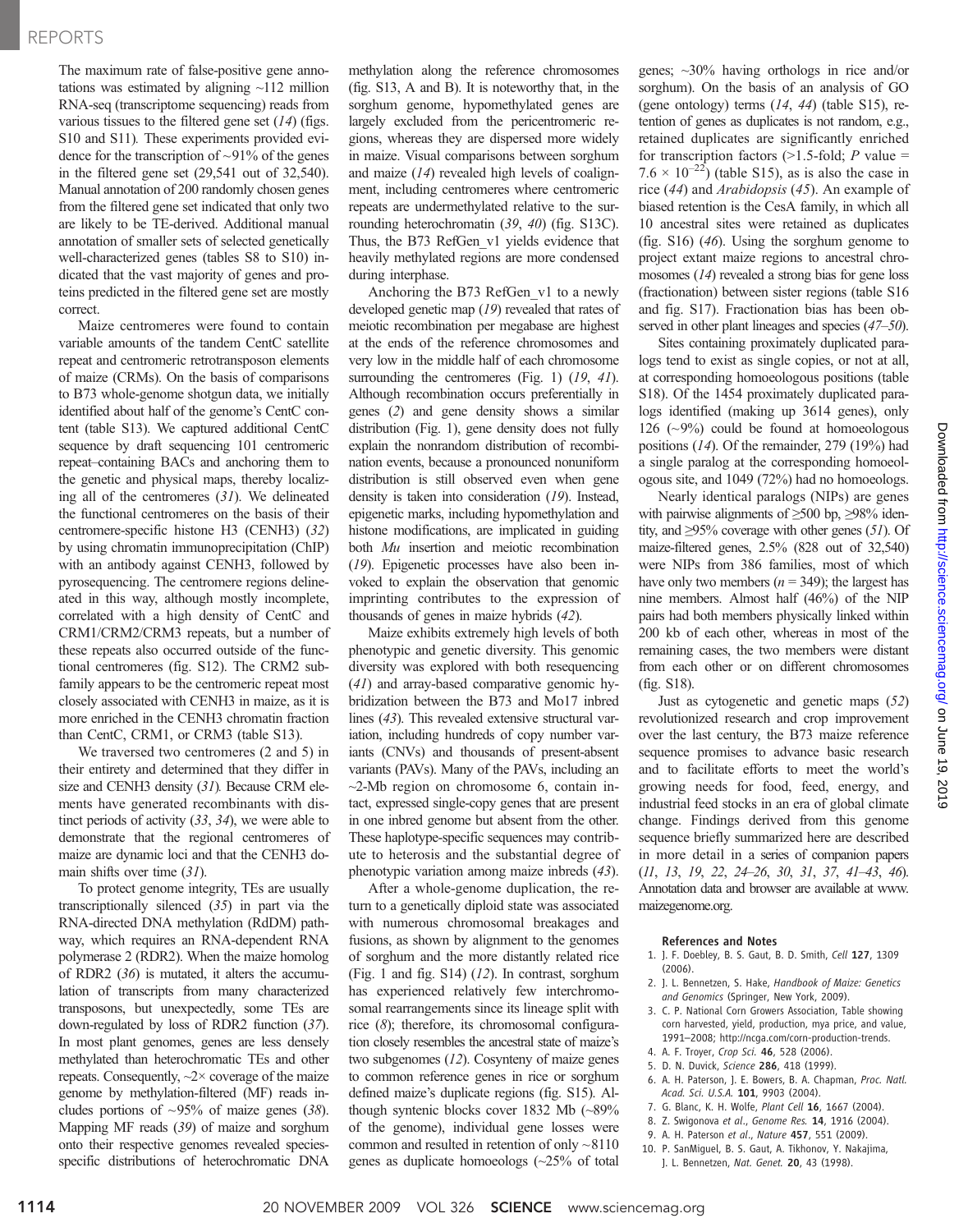- 11. F. Wei et al., PLoS Genet., 19 November 2009 (10.1371/ journal.pgen.1000715).
- 12. F. Wei et al., PLoS Genet. 3, e123 (2007).
- 13. S. Zhou et al., PLoS Genet., 19 November 2009 (10.1371/journal.pgen.1000711).
- 14. Materials and methods are available as supporting material on Science Online.
- 15. P. SanMiguel et al., Science 274, 765 (1996).
- 16. B. McClintock, Cold Spring Harbor Symp. Quant. Biol. 16, 13 (1951).
- 17. C. Feschotte, N. Jiang, S. R. Wessler, Nat. Rev. Genet. 3, 329 (2002).
- 18. A. Kumar, J. L. Bennetzen, Annu. Rev. Genet. 33, 479 (1999).
- 19. S. Liu et al., PLoS Genet., 19 November 2009 (10.1371/ journal.pgen.1000733).
- 20. V. V. Kapitonov, J. Jurka, Proc. Natl. Acad. Sci. U.S.A. 98, 8714 (2001).
- 21. S. Lal, N. Georgelis, L. Hannah, in Handbook of Maize: Genetics and Genomics, J. L. Bennetzen, S. Hake, Eds. (Springer, New York, 2008), pp. 329–339.
- 22. L. Yang, J. L. Bennetzen, Proc. Natl. Acad. Sci. USA, published online 19 November 2009 (10.1073/ pnas.0908008106).
- 23. L. Yang, J. L. Bennetzen, Proc. Natl. Acad. Sci. U.S.A. 106, 12832 (2009).
- 24. R. S. Baucom et al., PLoS Genet., 19 November 2009 (10.1371/journal.pgen.1000732).
- 25. F. Wei et al., PLoS Genet., 19 November 2009 (10.1371/ journal.pgen.1000728).
- 26. L. Zhang, PLoS Genet., 19 November 2009 (10.1371/ journal.pgen.1000716).
- 27. H. Liang, W. H. Li, Mol. Biol. Evol. 26, 1195 (2009).
- 28. G. Haberer et al., Plant Physiol. 139, 1612 (2005).
- 29. N. N. Alexandrov et al., Plant Mol. Biol. 69, 179 (2009).
- 30. C. Soderlund et al., PLoS Genet., 19 November 2009 (10.1371/journal.pgen.1000740).
- 31. T. K. Wolfgruber et al., PLoS Genet., 19 November 2009 (10.1371/journal.pgen.1000743).
- 32. C. X. Zhong et al., Plant Cell 14, 2825 (2002). 33. A. Sharma, G. G. Presting, Mol. Genet. Genomics 279,
- 133 (2008).
- 34. A. Sharma, K. L. Schneider, G. G. Presting, Proc. Natl. Acad. Sci. U.S.A. 105, 15470 (2008).
- 35. D. Lisch, Annu. Rev. Plant Biol. 60, 43 (2009).
- 36. M. Alleman et al., Nature 442, 295 (2006). 37. Y. Jia et al., PLoS Genet., 19 November 2009 (10.1371/ journal.pgen.1000737).
- 38. Y. Fu et al., Proc. Natl. Acad. Sci. U.S.A. 102, 12282 (2005).
- 39. L. E. Palmer et al., Science 302, 2115 (2003).
- 40. W. Zhang, H. R. Lee, D. H. Koo, J. Jiang, Plant Cell 20, 25
- (2008). 41. M. A. Gore et al., Science, 326, 1115 (2009).
- 42. R. A. Swanson-Wagner et al., Science 326, 1118 (2009).
- 43. N. M. Springer et al., PLoS Genet., 19 November 2009
- (10.1371/journal.pgen.1000734). 44. C. G. Tian et al., Yi Chuan Xue Bao 32, 519 (2005).
- 45. C. Seoighe, C. Gehring, Trends Genet. 20, 461 (2004).
- 46. B. W. Penning et al., Plant Physiol., published online
- 19 November 2009 (10.1104/pp.109.136804). 47. H. Shaked, K. Kashkush, H. Ozkan, M. Feldman,
- A. A. Levy, Plant Cell 13, 1749 (2001). 48. K. Song, P. Lu, K. Tang, T. C. Osborn, Proc. Natl. Acad.
- Sci. U.S.A. 92, 7719 (1995).
- 49. J. A. Tate, P. Joshi, K. A. Soltis, P. S. Soltis, D. E. Soltis, BMC Plant Biol. 9, 80 (2009).
- 50. B. C. Thomas, B. Pedersen, M. Freeling, Genome Res. 16, 934 (2006).
- 51. S. J. Emrich et al., Genetics 175, 429 (2007).
- 52. B. McClintock, Science 69, 629 (1929).
- 53. The Maize Genome Sequencing Project supported by NSF award DBI-0527192 (R.K.W., S.W.C., R.S.F., R.A.W., P.S.S., S.A., L.S., D.W., W.R.M., R.A.M.). The Maize Transposable Element Consortium and the

Maize Centromere Consortium supported by NSF awards DBI-0607123 (S.R.W., J.L.B., R.K.D., N.J., P.S.M.) and DBI-0421671 (R.K.D., J.J., G.G.P.). Also supported by NSF grants DBI-0321467 (D.W.), DBI-0321711 (P.S.S.), DBI-0333074 (D.W.), DBI-0501818 (D.C.S.), DBI-0501857 (Y.Y.), DBI-0701736 (T.P.B., Q.S.), DBI-0703273 (R.A.M.), and DBI-0703908 (D.W.), and by USDA National Research Initiative Grants 2005-35301-15715 and 2007-35301-18372 from the USDA Cooperative State Research, Education, and Extension Service (P.S.S.) and from the USDA-ARS (408934 and 413089) to D.W., and from the Office of Science (Biological and Environmental Research), U.S. Department of Energy, grant DE-FG02-08ER64702 to N.C.C. and M.C.M. Sequences of the reference chromosomes have been deposited in GenBank as accession numbers CM000777 to CM000786. RNA-sequence reads have been deposited in the Gene Expression Omnibus (GEO) database (www.ncbi.nlm.nih.gov/geo) as accession numbers GSE16136, GSE16868, and GSE16916. Centromeric sequences have been deposited in the National Center for Biotechnology Information, NIH, Trace Archive as accessions 1757396377 to 1757412600 and 2185189231 to 2185200942.

### Supporting Online Material

www.sciencemag.org/cgi/content/full/326/5956/1112/DC1 Materials and Methods SOM Text Figs. S1 to S18 Tables S1 to S18 References

1 July 2009; accepted 13 October 2009 10.1126/science.1178534

## A First-Generation Haplotype Map of Maize

Michael A. Gore,<sup>1,2,3</sup>\*† Jer-Ming Chia,<sup>4</sup>\* Robert J. Elshire,<sup>3</sup> Qi Sun,<sup>5</sup> Elhan S. Ersoz,<sup>3</sup> Bonnie L. Hurwitz,<sup>4</sup>‡ Jason A. Peiffer,<sup>2</sup> Michael D. McMullen,<sup>1,6</sup> George S. Grills,<sup>7</sup> Jeffrey Ross-Ibarra,<sup>8</sup> Doreen H. Ware,<sup>1,4</sup>§ Edward S. Buckler<sup>1,2,3</sup>§

Maize is an important crop species of high genetic diversity. We identified and genotyped several million sequence polymorphisms among 27 diverse maize inbred lines and discovered that the genome was characterized by highly divergent haplotypes and showed 10- to 30-fold variation in recombination rates. Most chromosomes have pericentromeric regions with highly suppressed recombination that appear to have influenced the effectiveness of selection during maize inbred development and may be a major component of heterosis. We found hundreds of selective sweeps and highly differentiated regions that probably contain loci that are key to geographic adaptation. This survey of genetic diversity provides a foundation for uniting breeding efforts across the world and for dissecting complex traits through genome-wide association studies.

Maize (Zea mays L.) is both a model generation and an important crop species. Already a critical source of food, netic system and an important crop species. Already a critical source of food, fuel, feed, and fiber, the addition of genomic information allows maize to be further improved through plant breeding that exploits its tremendous genetic diversity  $(1-3)$ . Genome-wide association studies (GWAS) of diverse maize germplasm offer the potential to rapidly resolve complex traits to gene-level resolution, but these studies require a high density of genome-wide markers. To do this, we targeted the 20% of the maize genome

that is low-copy  $(4, 5)$  on a diverse panel of 27 inbred lines (representative of maize breeding efforts and worldwide diversity)―founders of the maize nested association mapping (NAM) population  $(6)$ —and used sequencing-by-synthesis (SBS) technology with three complementary restriction enzyme–anchored genomic libraries (figs. S1 and S2A) (7).

More than 1 billion SBS reads (>32 gigabases of sequence) were generated, covering ~38% of the total maize genome, albeit at mostly lowcoverage levels. We focused on the ~93 million base pairs (Mbp) of low-copy sequence present in 13 or more lines in this study. Roughly 39% of the sequenced low-copy fraction was derived from introns and exons (5), covering 32% of the total genic fraction in the genome. We identified 3.3 million single-nucleotide polymorphisms (SNPs) and indels (table S1) and found that, overall, 1 in every 44 bp was polymorphic ( $\pi$  = 0.0066 per base pair). In a subset used for the population genetics analyses, the error rate was 1/2570 or 17-fold lower than  $\pi$  (roughly half the errors are paralogy issues). The absolute level of diversity we examined, though high, may be slightly reduced because of difficulties aligning highly divergent sequences and our low power to call

<sup>&</sup>lt;sup>1</sup>United States Department of Agriculture-Agriculture Research Service (USDA-ARS). <sup>2</sup>Department of Plant Breeding and Genetics, Cornell University, Ithaca, NY 14853, USA. <sup>3</sup>Institute for Genomic Diversity, Cornell University, Ithaca, NY 14853, USA. <sup>4</sup>Cold Spring Harbor Laboratory, Cold Spring Harbor, NY 11724, USA. <sup>5</sup> Computational Biology Service Unit, Cornell University, Ithaca, NY 14853, USA. <sup>6</sup> Division of Plant Sciences, University of Missouri, Columbia, MO 65211, USA. <sup>7</sup>Institute for Biotechnology and Life Science Technologies, Cornell University, Ithaca, NY 14853, USA. <sup>8</sup>Department of Plant Sciences, University of California, Davis, CA 95616– 5294, USA.

<sup>\*</sup>These authors contributed equally to this work.

<sup>†</sup>Present address: United States Arid-Land Agricultural Research Center, Maricopa, AZ 85138, USA.

<sup>‡</sup>Present address: Department of Ecology and Evolutionary Biology, University of Arizona, Tucson, AZ 85721, USA. §To whom correspondence should be addressed. E-mail: ware@cshl.edu (D.H.W.); esb33@cornell.edu (E.S.B.)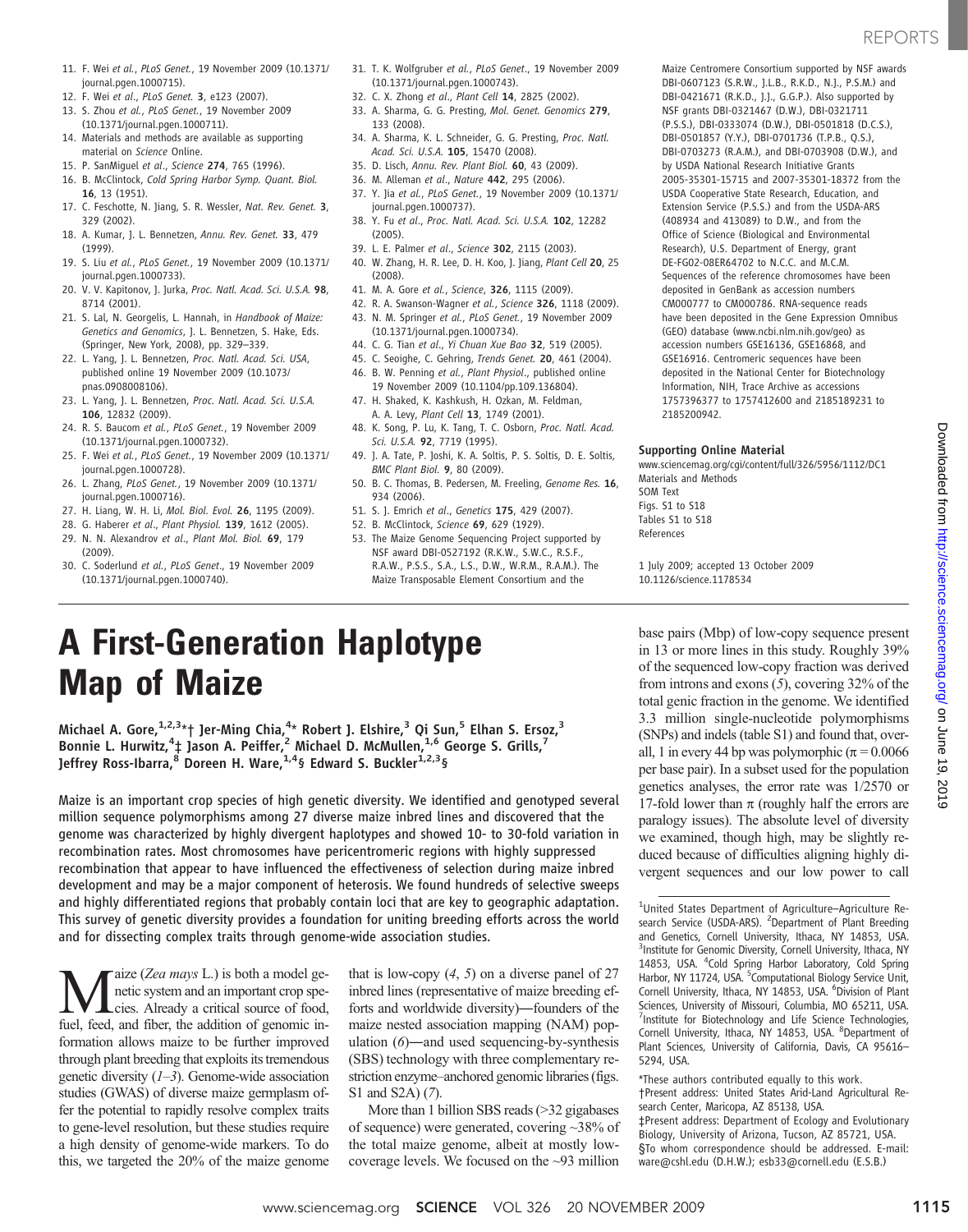## Corrections & CLarifications

# **ERRATUM**

*Post date 31 August 2012*

Reports: "The B73 maize genome: Complexity, diversity, and dynamics" by P. S. Schnable *et al.* (20 November 2009, p. 1112). Reference 27 should be C. Liang, L. Mao, D. Ware, L. Stein, *Genome Res.* 19, 1912 (2009). The reference has been corrected in the HTML version online.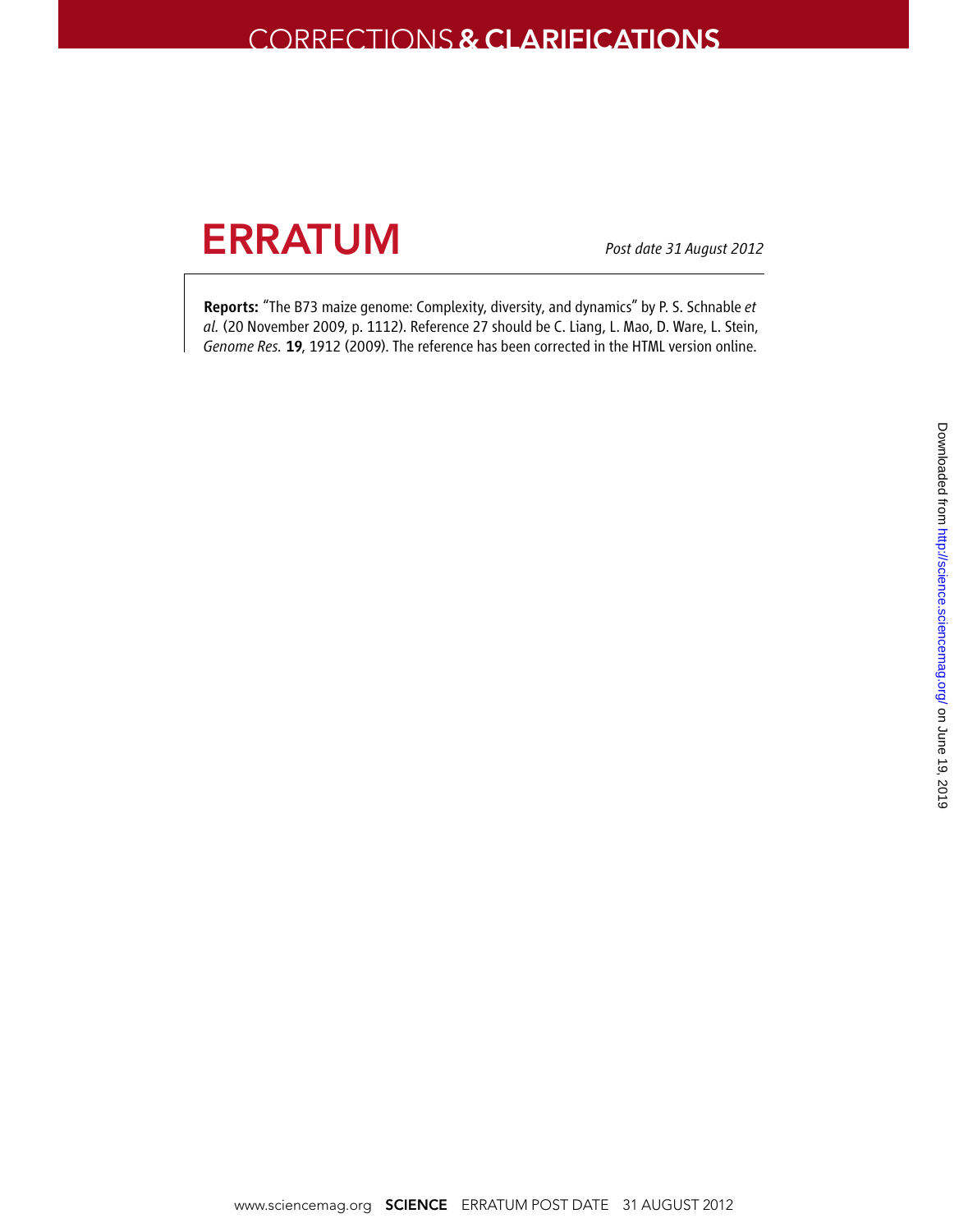# Science

## **The B73 Maize Genome: Complexity, Diversity, and Dynamics**

A. Martienssen, Sandra W. Clifton, W. Richard McCombie, Rod A. Wing and Richard K. Wilson Jeffrey L. Bennetzen, R. Kelly Dawe, Jiming Jiang, Ning Jiang, Gernot G. Presting, Susan R. Wessler, Srinivas Aluru, Robert Waterman, Richard Westerman, Thomas K. Wolfgruber, Lixing Yang, Yeisoo Yu, Lifang Zhang, Shiguo Zhou, Qihui Zhu, L. Schneider, David C. Schwartz, Anupma Sharma, Carol Soderlund, Nathan M. Springer, Qi Sun, Hao Wang, Michael Maureen C. McCann, Phillip SanMiguel, Alan M. Myers, Dan Nettleton, John Nguyen, Bryan W. Penning, Lalit Ponnala, Kevin Jeffrey A. Jeddeloh, Yujun Han, Hyeran Lee, Pinghua Li, Damon R. Lisch, Sanzhen Liu, Zhijie Liu, Dawn Holligan Nagel, Thomas P. Brutnell, Nicholas C. Carpita, Cristian Chaparro, Jer-Ming Chia, Jean-Marc Deragon, James C. Estill, Yan Fu, Ying, Cheng-Ting Yeh, Scott J. Emrich, Yi Jia, Ananth Kalyanaraman, An-Ping Hsia, W. Brad Barbazuk, Regina S. Baucom, Lidia Nascimento, Theresa Zutavern, Beth Miller, Claude Ambroise, Stephanie Muller, Will Spooner, Apurva Narechania, Liya<br>Ren, Sharon Wei, Sunita Kumari, Ben Faga, Michael J. Levy, Linda McMahan, Peter Van Buren, Matthew W Zeljko Dujmic, Woojin Kim, Jayson Talag, Andrea Zuccolo, Chuanzhu Fan, Aswathy Sebastian, Melissa Kramer, Lori Spiegel, Georgina Lopez, David Campos, Michele Braidotti, Elizabeth Ashley, Wolfgang Golser, HyeRan Kim, Seunghee Lee, Jinke Lin, Angelova, Shanmugam Rajasekar, Teri Mueller, Rene Lomeli, Gabriel Scara, Ara Ko, Krista Delaney, Marina Wissotski, Mead, Asif Chinwalla, Shawn Leonard, Kevin Crouse, Kristi Collura, Dave Kudrna, Jennifer Currie, Ruifeng He, Angelina Kelsi Rotter, Jennifer Hodges, Elizabeth Ingenthron, Matt Cordes, Sara Kohlberg, Jennifer Sgro, Brandon Delgado, Kelly Falcone, Krishna Kanchi, Thynn Thane, Adam Scimone, Nay Thane, Jessica Henke, Tom Wang, Jessica Ruppert, Neha Shah, Chen, Le Yan, Jamey Higginbotham, Marco Cardenas, Jason Waligorski, Elizabeth Applebaum, Lindsey Phelps, Jason Rachel M. Abbott, Marc Cotton, Andy Levy, Pamela Marchetto, Kerri Ochoa, Stephanie M. Jackson, Barbara Gillam, Weizu Tomlinson, Cindy Strong, Kim Delehaunty, Catrina Fronick, Bill Courtney, Susan M. Rock, Eddie Belter, Feiyu Du, Kyung Kim, Jianwei Zhang, Lucinda Fulton, Tina A. Graves, Patrick Minx, Amy Denise Reily, Laura Courtney, Scott S. Kruchowski, Chad Patrick S. Schnable, Doreen Ware, Robert S. Fulton, Joshua C. Stein, Fusheng Wei, Shiran Pasternak, Chengzhi Liang,

DOI: 10.1126/science.1178534 Science **326** (5956), 1112-1115.

### **A-Maize-ing**

(see the Perspective by **Feuillet and Eversole**). heterozygosity in maize. The availability of the maize genome will help to guide future agricultural and biofuel applications chromosomal diversity in maize is high, it is likely that recombination is the major force affecting the levels of number variations among lines was used by **Gore et al.** (p. 1115) to generate a Haplotype map of maize. While analyze expression differences occurring between lines. The identification of single nucleotide polymorphisms and copy reveals multiple loci impacted by domestication. **Swanson-Wagner et al.** (p. 1118) exploit possession of the genome to Palomero Toluqueño (Palomero) landrace, a highland popcorn from Mexico, which, when compared to the B73 line, transposable element movement and activity and recombination. **Vielle-Calzada et al.** (p. 1078) have sequenced the The findings elucidate how maize became diploid after an ancestral doubling of its chromosomes and reveals central Mexico. **Schnable et al.** (p. 1112; see the cover) present the results of sequencing the B73 inbred maize line. Maize is one of our oldest and most important crops, having been domesticated approximately 9000 years ago in

**ARTICLE TOOLS** <http://science.sciencemag.org/content/326/5956/1112>

**MATERIALS**

**SUPPLEMENTARY** <http://science.sciencemag.org/content/suppl/2009/11/18/326.5956.1112.DC1>

Use of this article is subject to the [Terms of Service](http://www.sciencemag.org/about/terms-service)

Science is a registered trademark of AAAS. licensee American Association for the Advancement of Science. No claim to original U.S. Government Works. The title Science, 1200 New York Avenue NW, Washington, DC 20005. 2017 © The Authors, some rights reserved; exclusive Science (print ISSN 0036-8075; online ISSN 1095-9203) is published by the American Association for the Advancement of